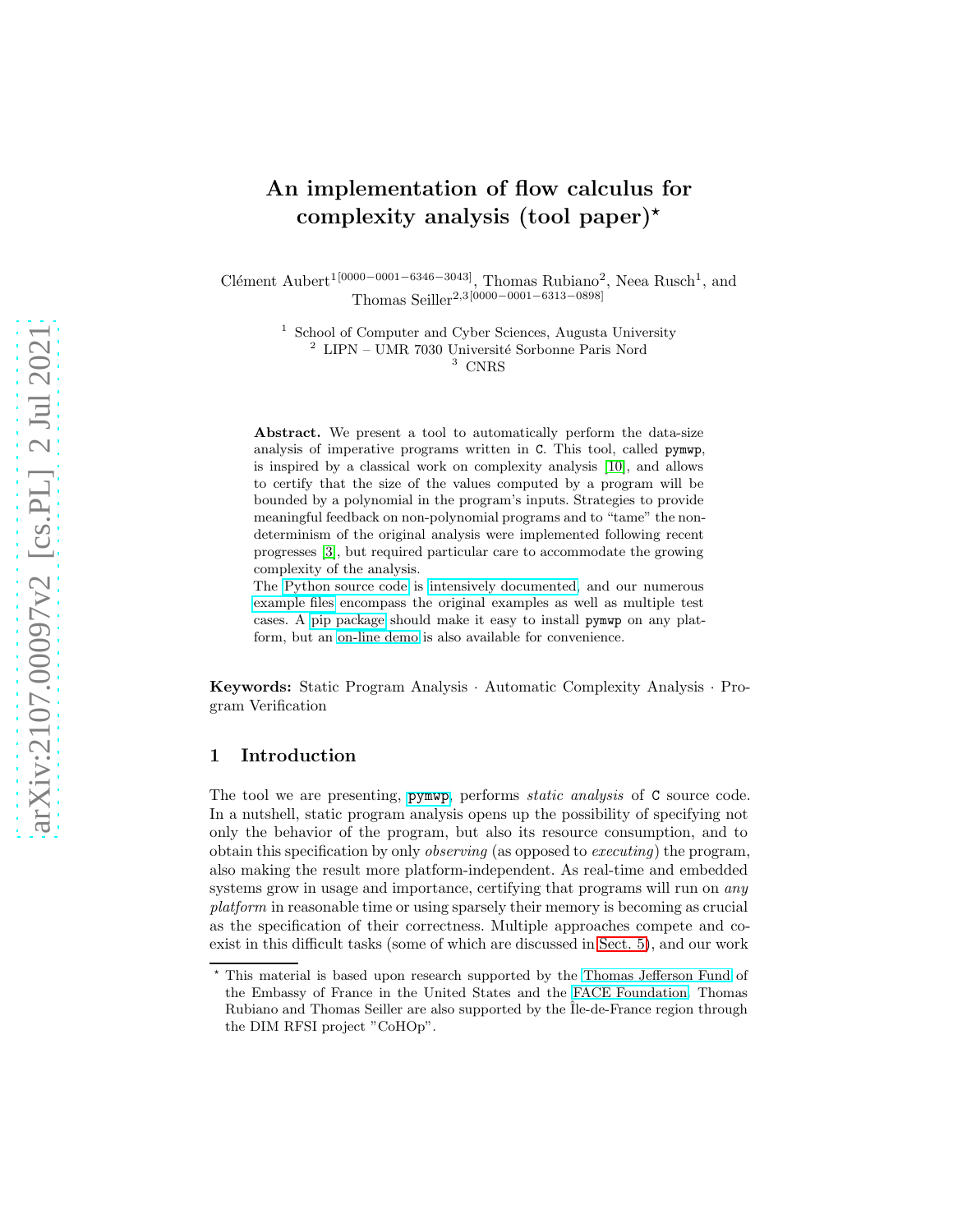#### 2 C. Aubert et al.

takes inspiration from an original approach stemming from the "Copenhagen school"  $[5,11]$  $[5,11]$ 's take on implicit computational complexity  $[6]$ , that focus on studying the transitions between states (e.g. commands) instead of the states in isolation. One of the core idea is that operations in themselves may not be "dangerous", but that the sequence of some operations can be.

That principle motivated the development of the "mwp analysis" that studies the relationship between the resource requirements of a computation and the way data might flow during the computation [\[10\]](#page-7-0). In a nutshell, this analysis attaches flows from the inputs to the outputs of a program, and guarantees that no variable will grow in an "unreasonable way" (read, getting bigger than a polynomial w.r.t. the inputs' sizes). While the theoretical development is of interest and can facilitate the understanding of why this analysis is sound, we refer the interested reader to our recent improvement of the analysis [\[3\]](#page-6-0), or to the original paper [\[10\]](#page-7-0) for a more in-depth understanding, and will simply restate the bare minimum to understand the interest and challenges of the implementation we are presenting here.

# 2 Implementing a flow calculus developed abstractly

Language and Features The author of the original flow calculus considered only an abstract imperative programming language, that they described as "very rudimentary", and our first task was to map their language to an actual programming language. The C programming language, because of its central role and close connection to simpler imperative language, was the ideal target, and offered little resistance[4](#page-1-0) . This also enabled to build on previous work using a similar flow analysis to implement loop invariant detection [\[13](#page-7-2)[,14\]](#page-7-3) which was implemented on C code. Following the choices made in the latter work, we decided to implement the analysis in Python because of its vast collection of libraries and its plasticity.

The source code is parsed using [pycparser,](https://github.com/eliben/pycparser) that uses the C99 standard (ISO/IEC 9899) [\[9\]](#page-7-4). pymwp support basic data-types, operations and decision structures (if  $\ldots$  else and while). Our [list of features](https://seiller.github.io/pymwp/features/) from the C programming languages is still modest, but rapidly growing. It should also be noted that the supported fragment is already enough to determine that e.g. basic implementations of the exponential function (using ["naive" approach](https://github.com/seiller/pymwp/blob/746da71a5490c5f21ebc5643ea20822f78876959/c_files/infinite/exponent_2.c) or [a more subtle version](https://github.com/seiller/pymwp/blob/746da71a5490c5f21ebc5643ea20822f78876959/c_files/infinite/exponent_1.c) alike) do not have polynomial bounds (something that is expressed by the presence of the  $\infty$  coefficient between variables).

Examples and Tests We took a particular attention to testing our implementation.

<span id="page-1-0"></span><sup>4</sup> The only possible exception is a command loop Xi { C } that is iterating Xi times the (sequence of) command(s) c, and have no direct counterpart in the  $C$  language. Mapping this structure to a restricted form of for loop is currently under development, but will not impact our development nor its expressivity much. On the other hand, small improvements such as the analysis of constants was also added.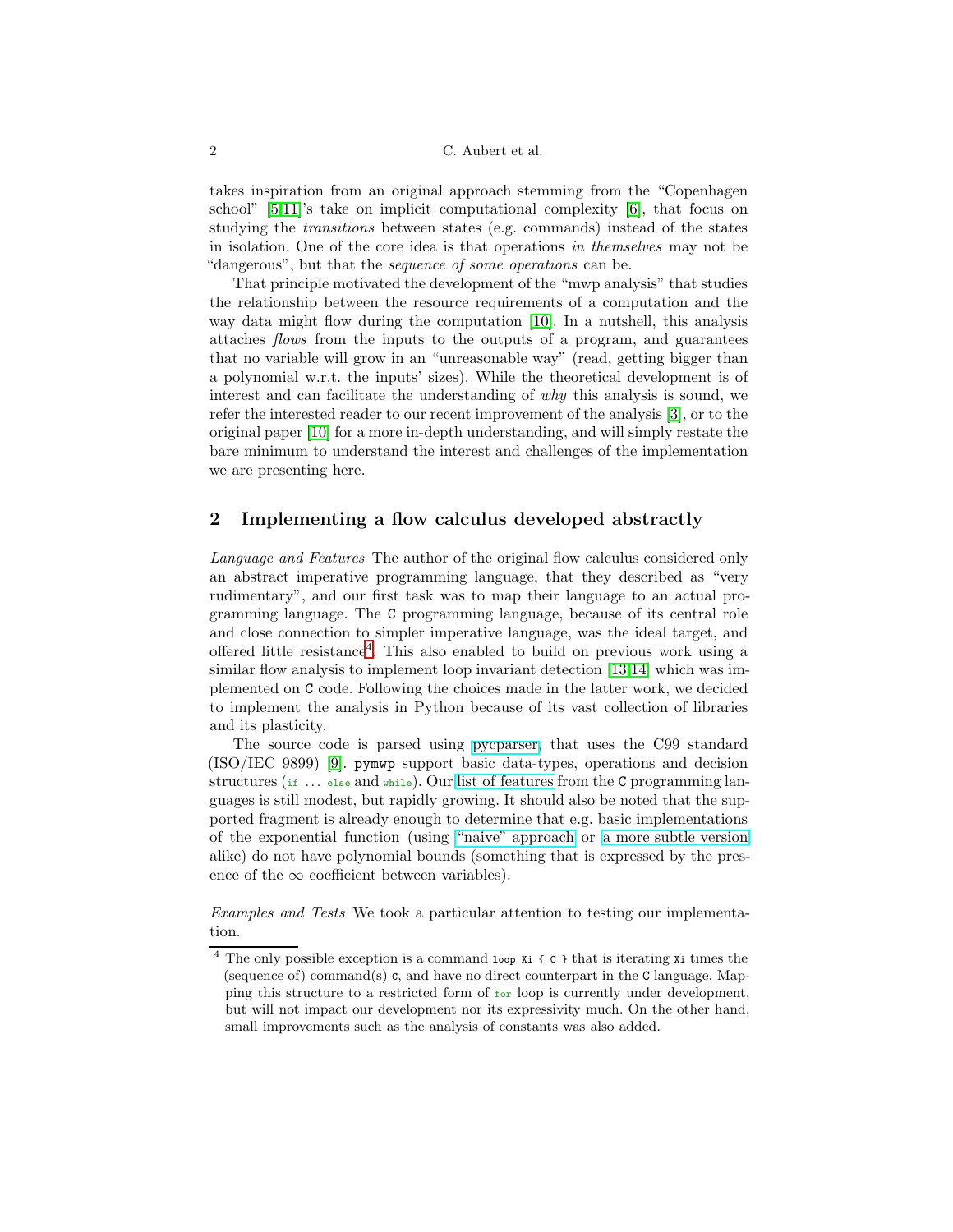- [All the examples from the original paper](https://github.com/seiller/pymwp/tree/746da71a5490c5f21ebc5643ea20822f78876959/c_files/original_paper) [\[10\]](#page-7-0) have been converted to C and checked for consistency.
- Numerous C programs from [very basics](https://github.com/seiller/pymwp/tree/746da71a5490c5f21ebc5643ea20822f78876959/c_files/basics) to more demanding have been implemented and checked "by hand".
- All the steps needed for the analysis that we detail in the next section [have unit tests,](https://github.com/seiller/pymwp/tree/746da71a5490c5f21ebc5643ea20822f78876959/tests) and so does [the analysis in itself.](https://github.com/seiller/pymwp/blob/746da71a5490c5f21ebc5643ea20822f78876959/tests/test_analysis.py)
- All examples can be repeatedly [profiled](https://seiller.github.io/pymwp/utilities/#profiling) to analyze efficiency of the implementation.

Note that since the analysis is focused with the dependencies between input and output, some of our program examples may not terminate but still "pass" the analysis (e.g. have assignment without  $\infty$  coefficients): this comes from the fact that our analysis is interested with the data-size analysis, and not with termination. However, if a program pass the analysis and is known to terminate, then it has an execution time that is bounded by a polynomial in the program's input's size.

## 3 Implementation structure

#### 3.1 Package architecture

The pymwp package follows a modular architecture pattern where each module performs designated tasks and has minimal dependencies. This organization is significant for three reasons: it creates a flexible design that is easy to extend, it makes the source code unit-testable, and it enables using the implementation in two different ways: through command line interface or by importing selected modules in a Python script.

The design pattern creates separation of concerns between individual modules. New functionality, such as adding optimization steps or support for additional C language features, can be introduced by "plugging-in" new modules. Existing functionality can be improved or replaced similarly as needed.

Importing minimal dependencies and using classes and functions to implement modules, enables unit testing the package thoroughly. Most modules are testable in isolation without mocks or stubs. Test suites are run using pytest, and pytest-mock is used to mock the built-in functionality when necessary. [Continuous integration](https://github.com/seiller/pymwp/actions) is used to execute unit tests on a build server on every opened pull request and commit to master. Second automation script runs unit tests against multiple Python versions to ensure continued compatibility across different runtimes. This testing strategy provides assurance that new changes do not break existing functionality, and if issues are discovered, it raises alerts and indicates which module is the source of failure.

The pymwp package can be used through a command line interface to perform analysis on C program files. An alternative use case is importing its modules in a Python script and performing computation steps without executing an end-toend analysis. Modular package architecture is essential for accommodating these two use cases.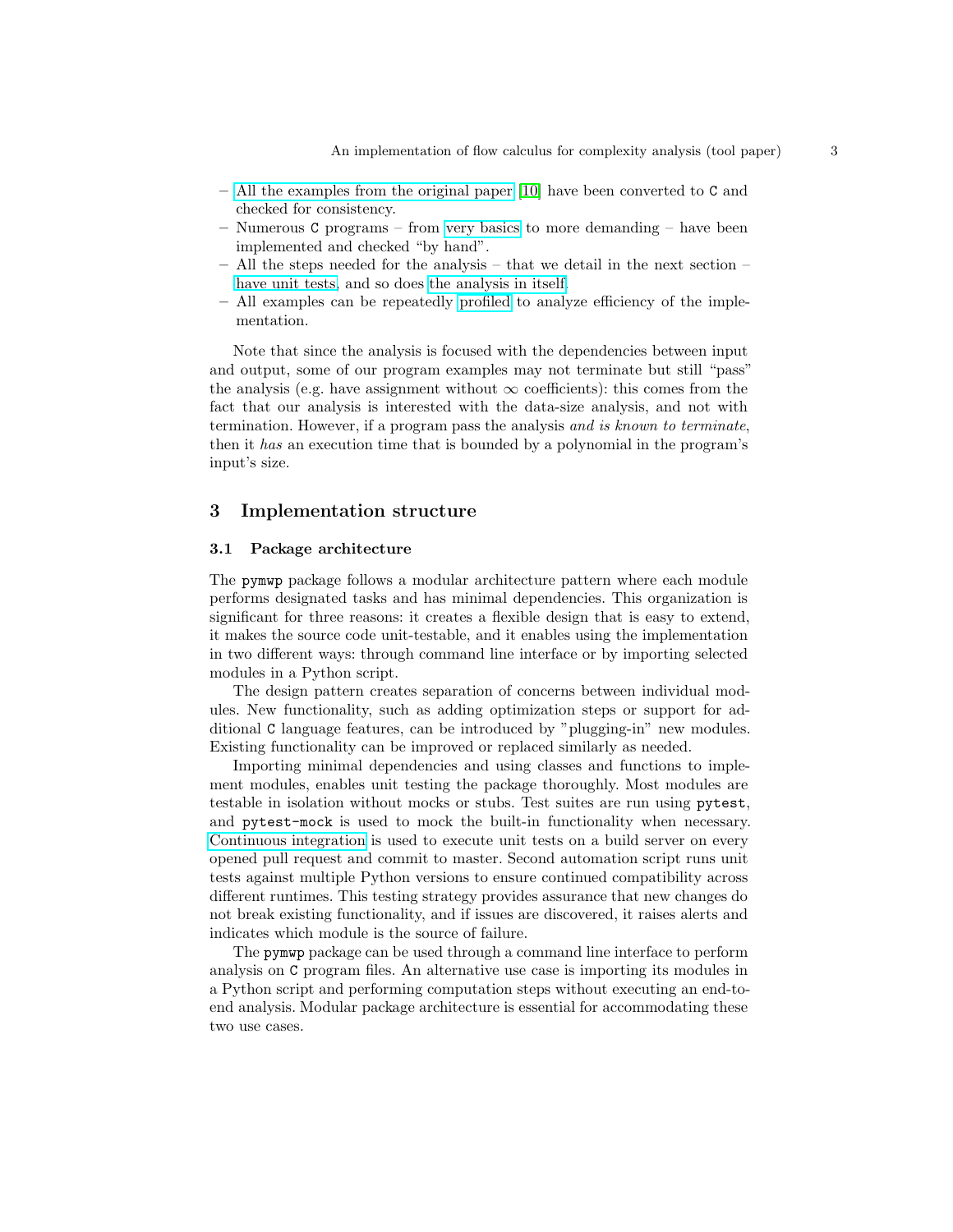#### 4 C. Aubert et al.

The implementation includes type annotations, uses self-documenting code style, and a build-time linter to ensure PEP8-style compliance and high code quality.

## 3.2 Overview of modules

The modules are precisely documented and discussed in [the documentation,](https://seiller.github.io/pymwp/) but we briefly discuss them below, in the order in which they are best discovered.

At the core of the analysis' mechanism is a mathematical structure called a "semi-ring", that we implemented and improved compared to the original development. The [semi-ring](https://seiller.github.io/pymwp/semiring/) we implemented is the original "mwp"-semiring [\[10\]](#page-7-0), endowed with an additional  $\infty$  value i representing failure [\[3\]](#page-6-0) in a "local" way: instead of simply stopping the analysis – as was done in the original paper –, it is carried on in our implementation. This choice allows to not only "flag" the program as not respecting the polynomial data size growth, but to specifically "flag" the actual variables not respecting the bounds. We believe this is an important added value for usability, as it now pinpoints the exact part of the program where data grow "out of proportions" instead of simply stopping, providing usable feedback to the programmer. Furthermore, the actual semi-ring used is a parameter of the analysis, with the hope that finer semi-ring would allow for more precise analyses, or even analyses on different metrics on the programs – something we briefly discuss in our research paper [\[3,](#page-6-0) Section 3.2].

[Monomial](https://seiller.github.io/pymwp/monomial/) and [polynomial](https://seiller.github.io/pymwp/polynomial/) are classes used to represent possible choices: instead of containing single values, the (unique) matrix representing the flows produced by our analysis contains polynomials, which are ordered lists of monomials. A monomial, in turn, is a value from the semi-ring along with a list of possible choices that could lead to obtain it, a technique we used to "tame" the non-determinism of the original analysis. Monomials are represented as ordered list w.r.t. an ordering having the interesting property that the product of monomials (when leading to non-zero results) is monotonous. This is used to implement more efficient algorithms for, e.g., multiplication of polynomials in a way reminiscent of work based on Gröbner bases.

[Matrix](https://seiller.github.io/pymwp/matrix/) represents matrices and basic operations on them. Note that since it is possible to obtain dense matrices with our analysis (as illustrated by the dense.c [example\)](https://github.com/seiller/pymwp/blob/746da71a5490c5f21ebc5643ea20822f78876959/c_files/other/dense.c), it is not possible to use algorithms optimised for sparse matrices. A more finegrained study to obtain the "average density" of matrices, using existing static dependences (or other data-flow) analysis like liveness analysis, could be undertaken to better justify or revise this choice.

[Relation](https://seiller.github.io/pymwp/relation/) class represents the variables of a C program and a matrix of polynomials. [Relation list](https://seiller.github.io/pymwp/relation_list/) holds a list of relations and enables representing multiple intermediate matrices and variables during analysis and performing operations on them collectively.

Delta [graphs](https://github.com/seiller/pymwp/blob/946a5b44692325095392694950ed03807f059b52/pymwp/delta_graphs.py) class (currently in a [separate branch\)](https://github.com/seiller/pymwp/tree/delta_graphs) introduces a data structure designed to keep track of assignment leading to infinite coefficients. The information is kept within a graph whose vertices are monomials populated during the analysis by adding those monomials that appear with an infinite coefficient.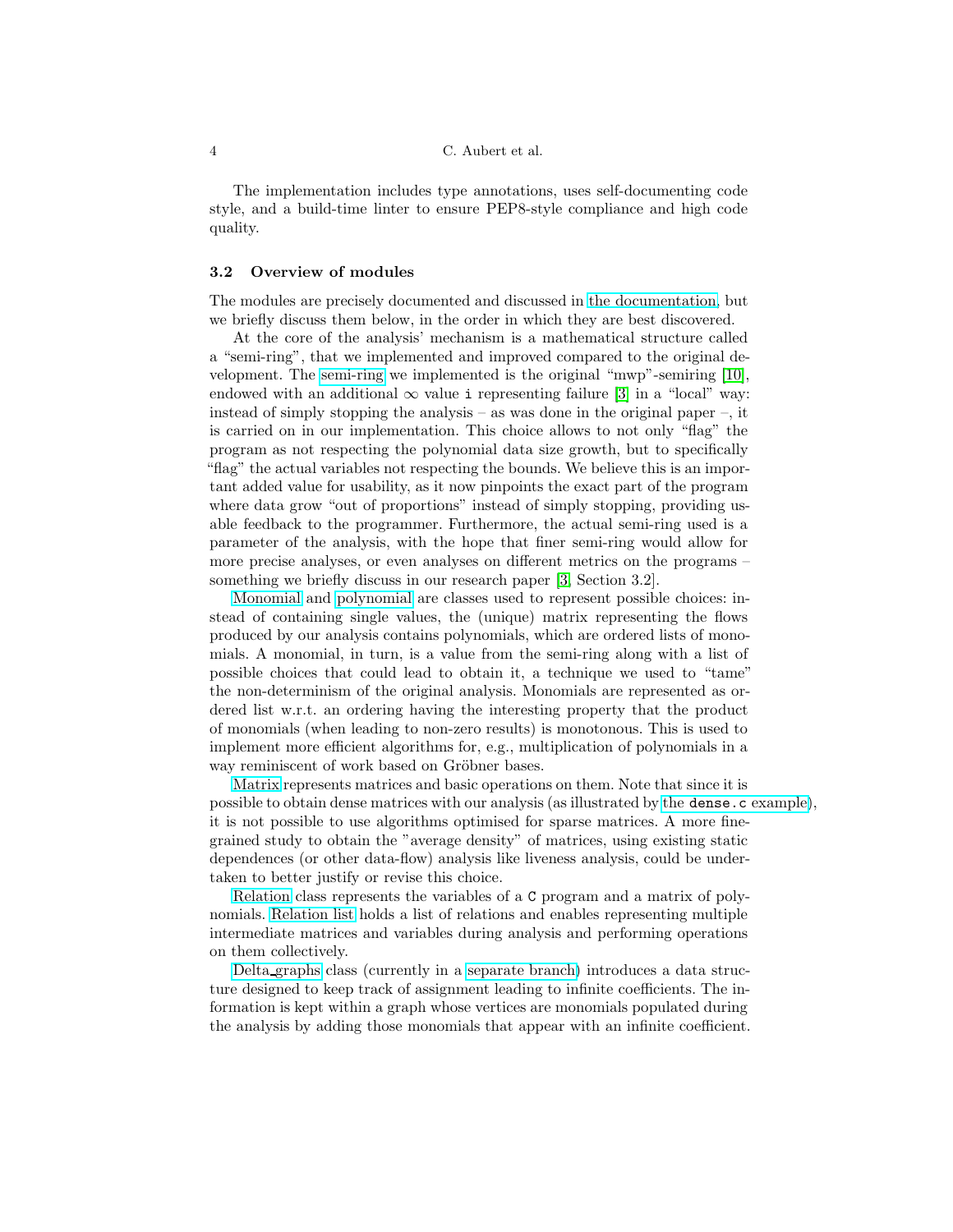This graph is structured in layers where each layer corresponds to the size of the monomials it contains; this extra structure is used to implement efficiently a ["fusion"](https://github.com/seiller/pymwp/blob/946a5b44692325095392694950ed03807f059b52/pymwp/delta_graphs.py#L274) method which simplifies the structure by performing some algebraic simplifications. This is discussed in more details in our research paper [\[3,](#page-6-0) Section 5.2].

[Analysis](https://seiller.github.io/pymwp/analysis/) is the most important class, that calls pycparser to parse the C source code given as input, and then proceed to analyze the obtained Abstract Syntax Tree (AST). The compute [relation](https://github.com/seiller/pymwp/blob/746da71a5490c5f21ebc5643ea20822f78876959/pymwp/analysis.py#L74) method recursively analyses each AST node and applies the rules of the modified flow calculus to obtain a relation list corresponding to all possible matrices of that AST node. Relations are iteratively composed, resulting in one final relation that represents all variables of the C program under analysis and its corresponding matrix. Next, this relation is [evaluated](https://github.com/seiller/pymwp/blob/746da71a5490c5f21ebc5643ea20822f78876959/pymwp/analysis.py#L61) to determine which flows stay within polynomial bounds. Analysis returns the relation and a list of passing choices. This list is empty when no choices exist, indicating the analyzed program does not have polynomial bounds.

# 4 Obstacles: computing with matrices of choices

Our main challenge was the efficiency of our analysis. Unlike the original flow calculus, where analysis is performed on a matrix representing singular derivation and matrices are resized repeatedly, each matrix in our implementation represents multiple derivations, and as such their sizes can grow quickly and operations on them become more costly. In the analysis of program flows, all nondeterminism is contained in assignment and operations, meaning a very simple program of n lines can have  $3<sup>n</sup>$  different derivations and becomes untractable, as exemplified by [explosion.c.](https://github.com/seiller/pymwp/blob/746da71a5490c5f21ebc5643ea20822f78876959/c_files/other/explosion.c)

Running analysis evaluation phase to check all possible flows is particularly costly if no prior optimization is performed. Hence, removing redundant, useless and uninteresting choices and unnecessary operations, especially when we focus on worst cases, is required to be able to carry out the analysis in a timely manner.

When adding or multiplying polynomials, which consist of monomials, we check if a monomial is contained or included by another, and exclude all redundant cases (cf. [a4ec807](https://github.com/seiller/pymwp/commit/a4ec8073508de9df0ae64e7bf99fdf9462453fd2) or [6f8e694\)](https://github.com/seiller/pymwp/commit/6f8e6941854e2a6bae66cbbeaed6540ed7e03065). This is also be done when inserting monomials, that way we keep polynomials free of implementation choices that we would otherwise have to handle in during evaluation. [Profiling](https://github.com/seiller/pymwp/issues/17) – using [cProfile](https://docs.python.org/3/library/profile.html) – was carried out to ensure this similification resulted in performance gain.

Choices that lead to "infinite" flow also are saved and removed from the possible choices in the evaluation. This elimination of choices is done using clique detection and deletion over a weighted graphs representing a distance between monomials (in delta [graphs.py\)](https://github.com/seiller/pymwp/blob/5edf5f20a25bf13862ac609a4189d412ac09689a/pymwp/delta_graphs.py).

To address the need to resize matrices frequently, we implemented a suitable data structure and method to handle this efficiently. First by modelling analysis state as a relation, which combines program variables and its associated matrix, and allows comparing this data for equality. Then, during analysis while com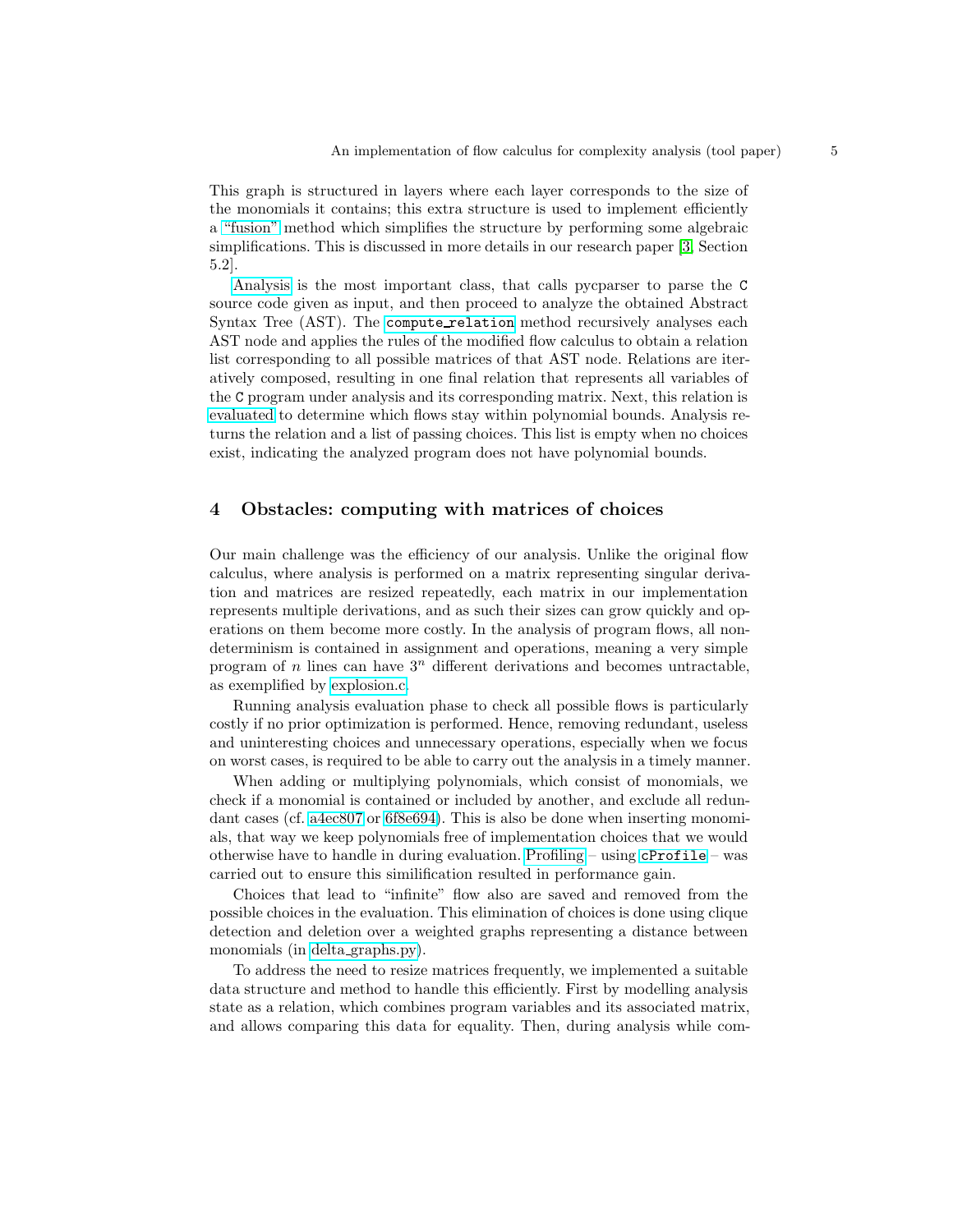posing relations, the [homogenisation](https://github.com/seiller/pymwp/blob/746da71a5490c5f21ebc5643ea20822f78876959/pymwp/relation.py#L345) method checks if resizing is necessary and omits it otherwise.

# <span id="page-5-0"></span>5 Limitations and strengths

This work is a proof of concept and has its set of limitations. The list of [features](https://seiller.github.io/pymwp/features/) details what can and cannot be analyzed currently. Since the analysis does not track memory uses, it handles pure functions only. Modelizing and managing memory is not impossible, but is a feature for future enhancement. Analysis of external function calls remains to be implemented, but functions calls can be analyzed by clever inlining, as explained in the research paper. A feature for [saving analysis results](https://github.com/seiller/pymwp/blob/746da71a5490c5f21ebc5643ea20822f78876959/pymwp/file_io.py#L28) in a file has been implemented in preparation for future enhancement like exports of evaluation when including external functions. Handling of operations is currently limited to binary operations, but analysis of operations of greater arity can be handled by splitting such operations into multiple statements. Other significant future enhancements include adding support for arrays and pointers.

The strength of the analysis is to focus only on characterizations of "chunks" – i.e. sequences of commands – of any size of the program allowing to abstract values and their encoding. Here the problems of intervals and sets of possible values does not exist anymore. Of course this comes with imprecision we try to minimize using eliminations and optimizations techniques. The implementation itself is cross-platform compatible, heavily and continuously tested, and available for installation through Python Package Index, making its installation and use accessible and user-friendly.

There exists other static analysis tools with similar goals. [Resource Aware ML](https://www.raml.co/) can statically and automatically determine upper and lower bounds of resource usage and evaluate other metrics to include evaluation steps and heap space, but RaML analyzes programs written in OCaml, not C. SPEED [\[8\]](#page-6-3) and Costa [\[2\]](#page-6-4) are similarly designed for different programming languages. [CerCo project](http://cerco.cs.unibo.it/) aimed at building a C compiler with built-in resource analysis, but focused on runtime. By performing data size analysis on C programs, pymwp fits a niche not met by these existing alternatives. Further its packaged design and minimal dependencies enable its integration into larger systems, or it can be used independently as a standalone tool.

## 6 Conclusion

This work attempts to answer questions [\[10\]](#page-7-0) asked years ago, showing that, taken as it was described, the analysis cannot scale to realistic program in a real programming language as C: while the considered analysis is definitely powerful and elegant, its mathematical nature let some costly operations go unchecked. However we have shown that, extended and coupled to optimizations techniques, its result allows the development of a novel, powerful and realistic static analysis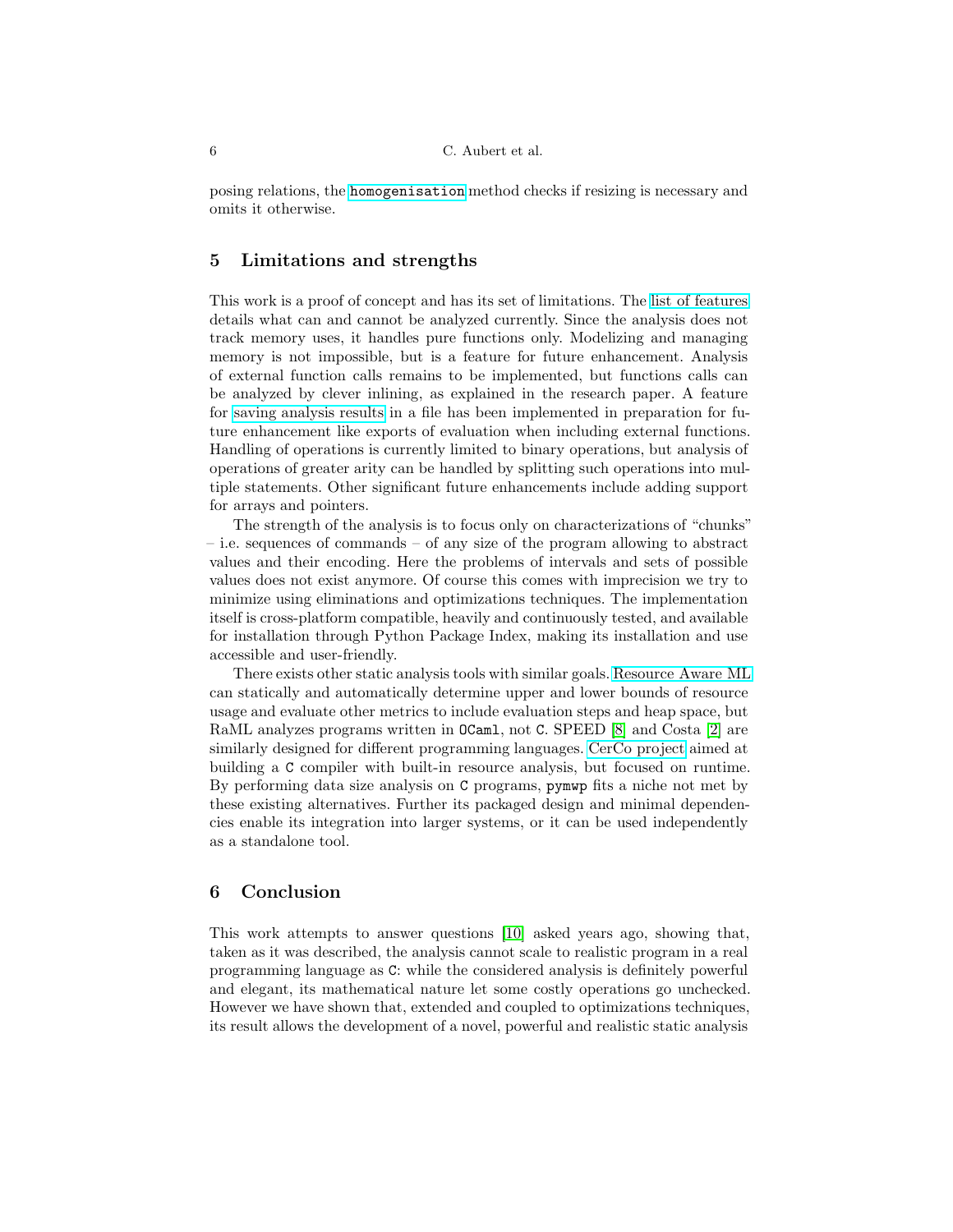tool. We think that from here, much more can be done, but that our first steps are encouraging.

We have the mathematical theory to handle function definitions and calls [\[3,](#page-6-0) Section 4, other operators (unary or  $n$ -ary), and suspect that simple data-types such as arrays or lists should oppose little to no resistance. This will open up the possibility of composing analysis, and as such enable the call to external libraries in the analyzed programs: to prepare for this, the outputting to files of the result of the analysis was already implemented in the [file](https://github.com/seiller/pymwp/blob/master/pymwp/file_io.py) io class. Adding e.g. pointers to the theory will probably be a greater challenge, but there seems to be no intrinsic reason for the analysis not to be able to handle them.

Another complementary direction we find very exciting is to certify the analysis using the Coq proof assistant [\[1\]](#page-6-5), and to implement the analysis in certified tools such as the Compcert compiler [\[12\]](#page-7-5) (or, more precisely, its "static single assignment" version COMPCERT-SSA  $[4]$ ) or c[ertified-llvm](https://www.cis.upenn.edu/~stevez/vellvm/) [\[15\]](#page-7-6). The plasticity of both tools and of the implemented analysis should allow to enable to port our results and approaches to programs written in other languages than C. Furthermore, as complexity analysis is notably difficult in Coq [\[7\]](#page-6-7), we believe a push in this direction – allowed by the plastic nature of our tools – would be extremely welcome.

## <span id="page-6-5"></span>References

- <span id="page-6-4"></span>1. Coq documentation, <https://coq.github.io/doc/>
- 2. Albert, E., Arenas, P., Genaim, S., Puebla, G., Zanardini, D.: Costa: Design and implementation of a cost and termination analyzer for java bytecode. In: de Boer, F.S., Bonsangue, M.M., Graf, S., de Roever, W.P. (eds.) Formal Methods for Components and Objects. pp. 113–132. Springer Berlin Heidelberg, Berlin, Heidelberg (2008)
- <span id="page-6-0"></span>3. Aubert, C., Rubiano, T., Rusch, N., Seiller, T.: An extended and more practical mwp flow analysis. In: Submitted to APLAS 2021 (2021)
- <span id="page-6-6"></span>4. Barthe, G., Demange, D., Pichardie, D.: Formal verification of an ssa-based middleend for compcert. ACM Trans. Program. Lang. Syst. 36(1), 4:1–4:35 (2014). <https://doi.org/10.1145/2579080>
- <span id="page-6-1"></span>5. Ben-Amram, A.M., Jones, N.D., Kristiansen, L.: Linear, polynomial or exponential? complexity inference in polynomial time. In: Beckmann, A., Dimitracopoulos, C., Löwe, B. (eds.) Logic and Theory of Algorithms, 4th Conference on Computability in Europe, CiE 2008, Athens, Greece, June 15-20, 2008, Proceedings. LNCS, vol. 5028, pp. 67–76. Springer (2008). [https://doi.org/10.1007/978-3-540-69407-6\\_7](https://doi.org/10.1007/978-3-540-69407-6_7)
- <span id="page-6-2"></span>6. Dal Lago, U.: A short introduction to implicit computational complexity. In: Bezhanishvili, N., Goranko, V. (eds.) ESSLLI. LNCS, vol. 7388, pp. 89–109. Springer (2011). [https://doi.org/10.1007/978-3-642-31485-8\\_3](https://doi.org/10.1007/978-3-642-31485-8_3)
- <span id="page-6-7"></span>7. Guéneau, A.: Mechanized Verification of the Correctness and Asymptotic Complexity of Programs. (Vérification mécanisée de la correction et complexit´e asymptotique de programmes). Ph.D. thesis, Inria, Paris, France (2019), <https://tel.archives-ouvertes.fr/tel-02437532>
- <span id="page-6-3"></span>8. Gulwani, S., Mehra, K.K., Chilimbi, T.: Speed: Precise and efficient static estimation of program computational complexity. In: Proceedings of the 36th Annual